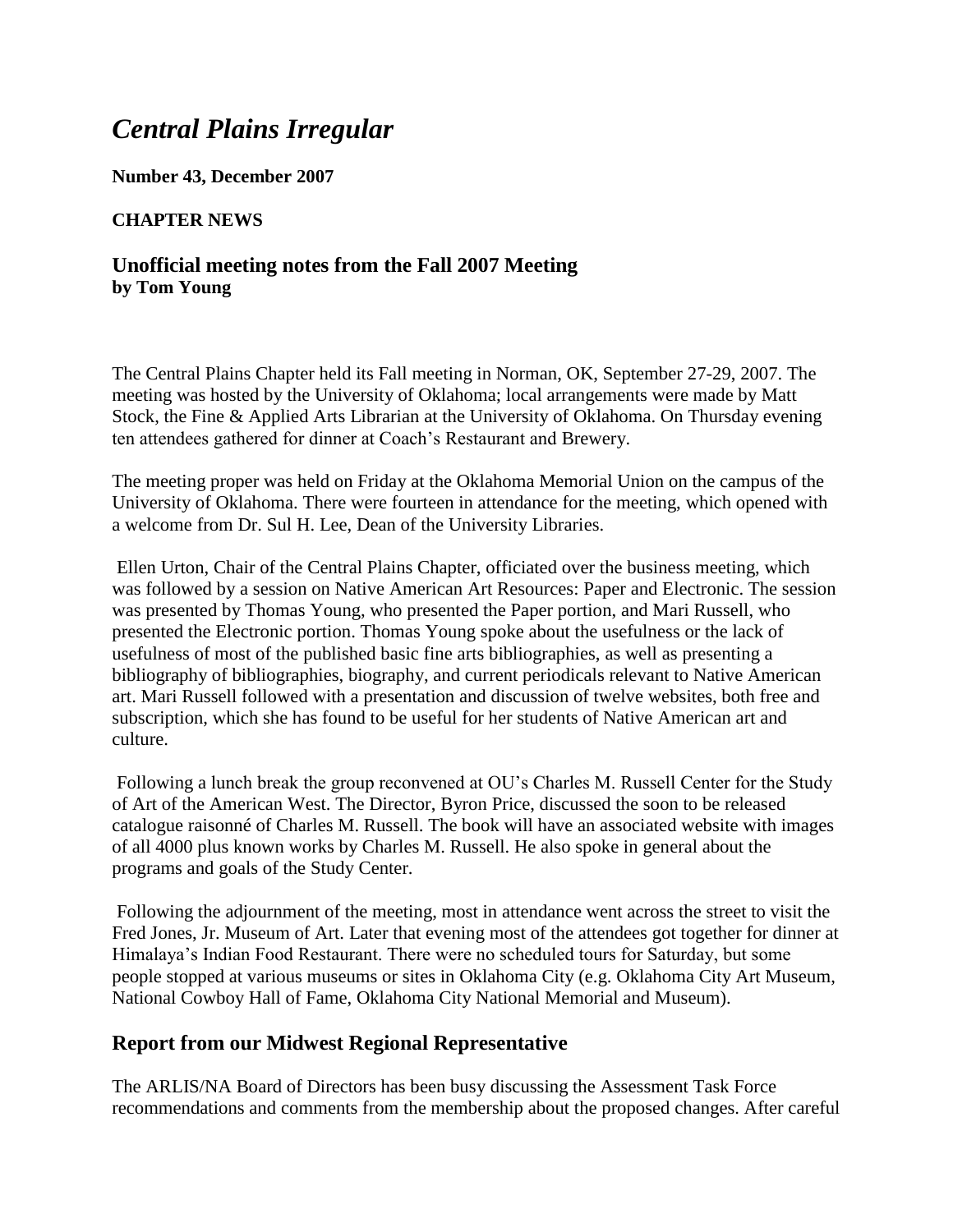consideration, the board is moving forward with some changes as described in President Deborah Ultan Boudewyns' messages to the membership on ARLIS-L and on the ARLIS/NA web site (see the [News](http://www.arlisna.org/news/news_index.html) page.) Currently, board members are exploring how functional board roles might work and how the board can best retain regional representation and foster board member attendance at chapter meetings. Other proposed changes will not come to pass. For example, members spoke out strongly in favor of retaining the existing sections, divisions, and committees and these will remain intact.

The Board has also been reviewing reports from committees, including the Membership Committee, which conducted a membership survey earlier this year. The Education Task Force has been a topic of discussion, along with the implementation of "MemberClicks" and a proposed technology advisor to consider the society's technological framework. We have also been considering an advisory group that would undertake long-range planning for the popular Summer Educational Institute, a joint program of ARLIS/NA and Visual Resources Association.

Look for more information on these topics in the coming months and at the 2009 annual conference in Denver, Colorado. There will also be an opportunity to vote on revisions to the ARLIS/NA bylaws as they relate to some of the changes proposed by the Assessment Task Force and approved by the Board. In the meantime, please feel free to contact me at aetrendler@bsu.edu or 765-285-5858 if you have any questions or comments.

Amy Trendler ARLIS/NA Midwest Regional Representative Architecture Librarian, Ball State University

## **MEMBER NEWS**

### **KANSAS**

Ron Michael reports that the Birger Sandzen Memorial Gallery in Lindsborg is celebrating its 50th Anniversary this fall, and that his ten-year anniversary as Curator and Librarian at the Gallery occurred on April 1, 2007. The chapter congratulates Ron!

Mari Russell (Haskell Indian Nations University, Lawrence) reports that, besides the presentation she made at the chapter's fall meeting, she presented a session on "Good Managers, Great Leaders" at the 2007 National Conference of Tribal Archives, Libraries, and Museums in Oklahoma City, OK in October. 550 attended this conference. She was also part of a panel at the Leadership Institute on Diversity at Emporia State University School of Library and Information Management in October. She is still learning her new job as Director of the Academic Support Center at Haskell, having been there 10 months now. She has hired a new Librarian and a new Library Technician. On a personal note, she is enjoying her Lawrence home, doing some landscaping and fixing up. She is taking a monoprinting class at the Lawrence Arts Center. She further reports that it is great being in Lawrence and seeing her colleague Susan Craig now and then.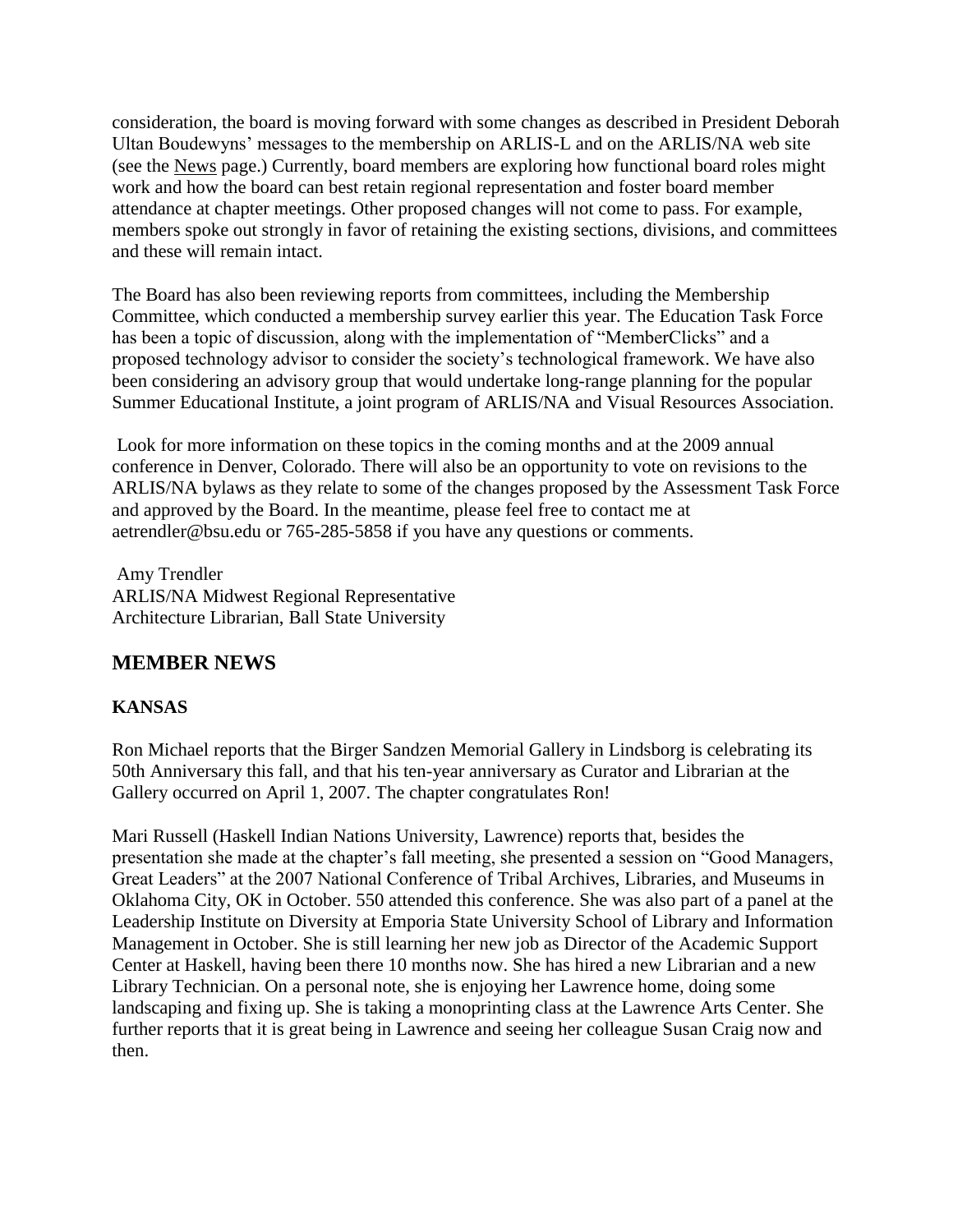Lois Crane (Wichita Art Museum) would like everyone to know that the conversion of her library's card catalog to an online format hosted by Wichita State University is proceeding in good order. A large percentage of the library's records are already available on the WSU catalog, with an added feature of a map showing how to get to the museum from the campus. Soon, patrons will be able to limit their search to find only Wichita Art Museum holdings. She is also preparing a list of artist files, projected to be about 1800 names, to add to the online database.

### **MISSOURI**

Sally Closson (Kansas City Art Institute) announces her retirement. She writes this message to the chapter:

"I'm retiring from KCAI after 24 years of "librarying" here. My last day to work is January 4, 2008. I've seen many changes in the technology used in libraries in that time, in cataloging, reference services and circulation procedures. What has remained unchanged is the committed and sincere desire of librarians to provide the best and most complete information resources to their patrons. In my book (pardon the phrase), the members of ARLIS/CP are the "Best of the Best" as an example of this. It has been my great pleasure to be associated with our chapter over these years.

I'm moving into another phase of my life, including becoming a grandmother for the first time (so exciting), spending more time at the nursing home with Edward, and going through everything in my house, with the intention of moving to a smaller situation and less maintenance in about a year. When people ask me what I will do with my time upon retiring, I just want to roll on the floor and laugh hysterically. Mostly, I want to stay healthy and be able to do all the things I need and want to do. My best wishes to all of you for health, good fortune and happiness. Thanks for your friendship." The chapter congratulates Sally on a job well done, wishes her well, and will definitely miss her.

Marianne Cavanaugh (St. Louis Art Museum) reports that the Richardson Memorial Library is now fully operating in the OCLC environment. The library's holdings can be found in the WorldCat union catalog, but not the public WorldCat.org, as that requires additional fees. The library welcomes new part-time employee Bryan S. Young as the new Interlibrary Loan clerk. Bryan has recently retired from the Monsanto Corporation where he toiled as its Electronic Resources Librarian. He is helping with switching to OCLC's World Resource Sharing, and the additional number of requests that have been filled.

Marianne also announces that the library recently sent out the Biennial Report of the Saint Louis Art Museum to its exchange partners. Please allow time for delivery. If you are not an exchange partner, please contact the library for additional information.

Additionally, the office of the Museum Archives has been moved into the former Resource Center. This will allow the Archivist and Assistant Archivist to keep much more research materials available for use during the construction of the new David Chipperfield wing of the museum. The storage areas for the museum's archives will be heavily affected by the building project. With the retirement of the Resource Center Manager, and the loss of that full-time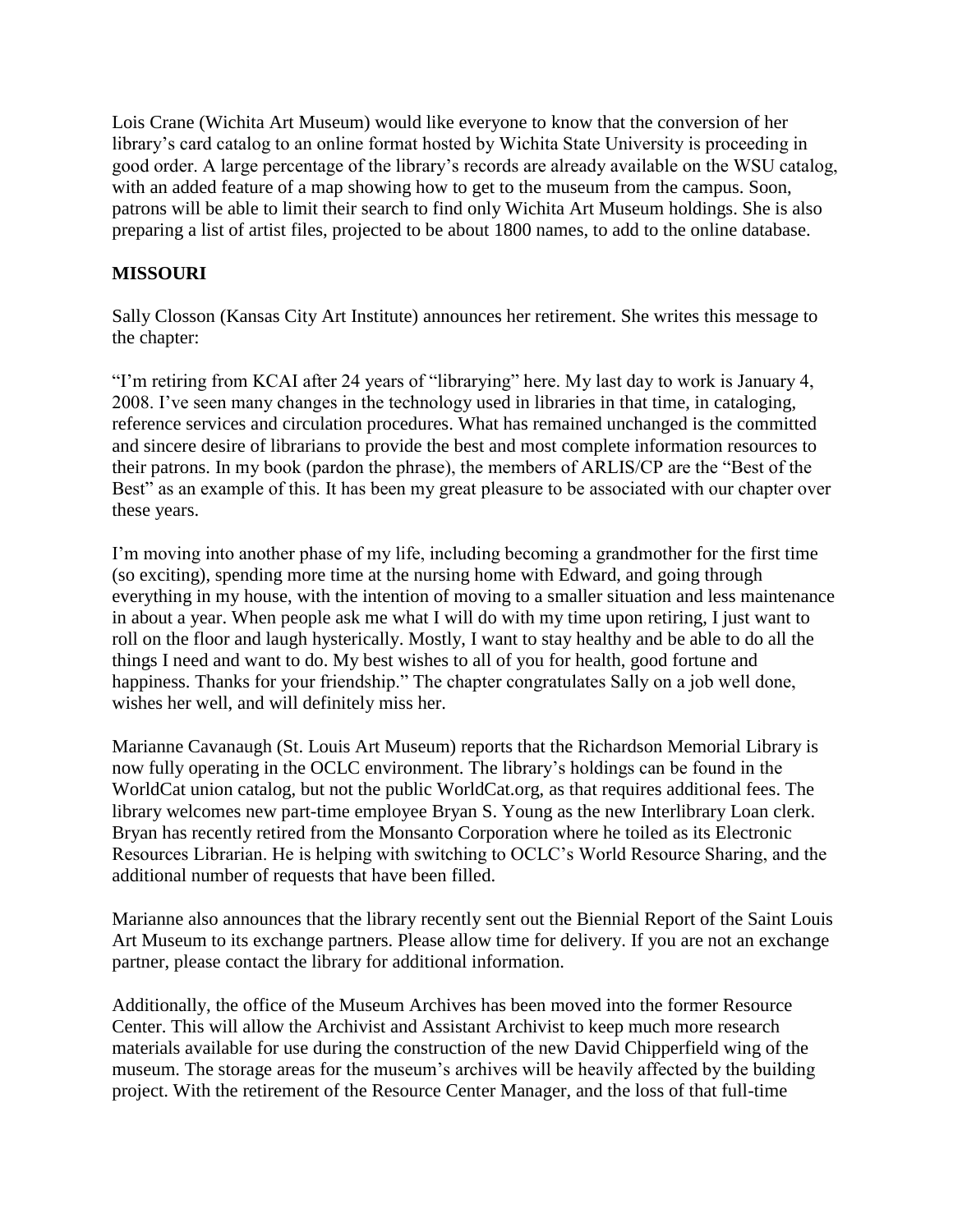position, it was decided to integrate the Resource Center materials into the library's collection and create a teaching materials center within the Reading Room. This will probably be the arrangement until the new renovated space for education and public programs is developed. An Art Technology Center is currently proposed for this new space which could incorporate many of the Resource Center's items.

Suzy Frechette (St. Louis Public Library) reports that the Richardson Memorial Library of the St. Louis Art Museum donated five books to the Steedman Architectural Library. Three are midnineteenth century folio volumes that document the structure and renovations of major French churches, one is a late nineteenth century volume on the history of the City Hall of Paris, and one is a seventeenth century folio volume consisting of three titles that document the palaces, gardens, and fountains of Rome. These books are very beautiful and valuable additions to the collection.

The Steedman library was briefly featured in a seven-minute segment about SLPL on the St. Louis PBS station's program on local topics. To view the segment, choose "Library Tour" from the KETC Channel 9 video archive [Living St. Louis.](http://www.ketc.org/productions/productions_livingSTL_videoArchive.asp#recent)

### **NEBRASKA**

Kay Logan-Peters (University of Nebraska-Lincoln) has been on faculty development leave since July 1, developing a web site on the architectural history of the UNL campus. This is a project she started years ago, but the web version is relatively new. She hopes to have it completed within a few weeks. She has researched and created an entry for every significant, or not so significant, building on the city and east campuses. For each building, she has researched the architects, costs, university personnel or donors associated with the building, found photos and building plans. The website will feature over 60 buildings, and hundreds of photos. View the website at: http://libr.unl.edu:2000/historic\_buildings/index.html

Kay also advises that the new building for the International Quilt Study Center and Museum is nearing completion and will be dedicated in late March. The building was designed by Robert AM Stern, and is "quite a sight." There is a webcam feature on the [IQSC website](http://www.quiltstudy.org/) for watching the construction.

### **OKLAHOMA**

In honor of the 100th anniversary of statehood, Susan Bobo published *Oklahoma Built: a bibliography of information sources on Oklahoma's built environment.* It contains more than 600 entries covering the state as a whole, counties and regions, cities and towns, building types, architects, landmark buildings and related internet links. *Oklahoma Built* is an e-document in OSU's institutional repository and can be accessed through the following stable URL: [http://e](http://e-archive.library.okstate.edu/arch/1/)[archive.library.okstate.edu/arch/1/](http://e-archive.library.okstate.edu/arch/1/)

Last summer, Susan and a crew of six, including her husband Paul Bobo, successfully moved the Architecture Library to temporary quarters. Because the Architecture Library's former home for the last 30 years is going to be completely renovated, everything down to the bare walls had to